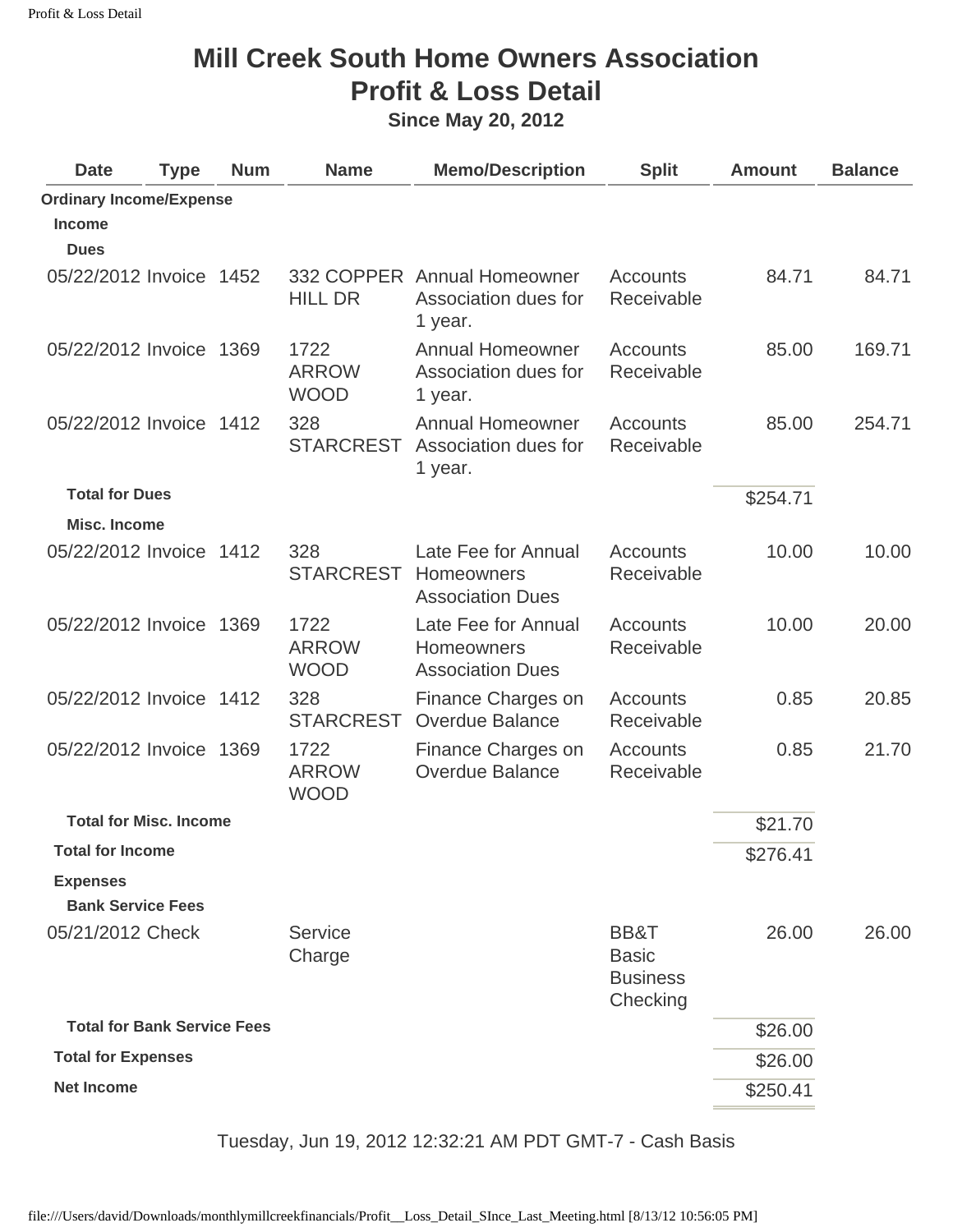## **Mill Creek South Home Owners Association Profit & Loss**

**Since May 20, 2012** 

|                                      | <b>Total</b> |
|--------------------------------------|--------------|
| Income                               |              |
| <b>Dues</b>                          | 254.71       |
| <b>Misc. Income</b>                  | 21.70        |
| Total Income                         | \$276.41     |
| <b>Gross Profit</b>                  | \$276.41     |
| <b>Expenses</b>                      |              |
| <b>Bank Service Fees</b>             | 26.00        |
| <b>Total Expenses</b>                | \$26.00      |
| <b>Net Operating Income \$250.41</b> |              |
| <b>Net Income</b>                    | \$250.41     |
|                                      |              |

Tuesday, Jun 19, 2012 12:32:21 AM PDT GMT-7 - Cash Basis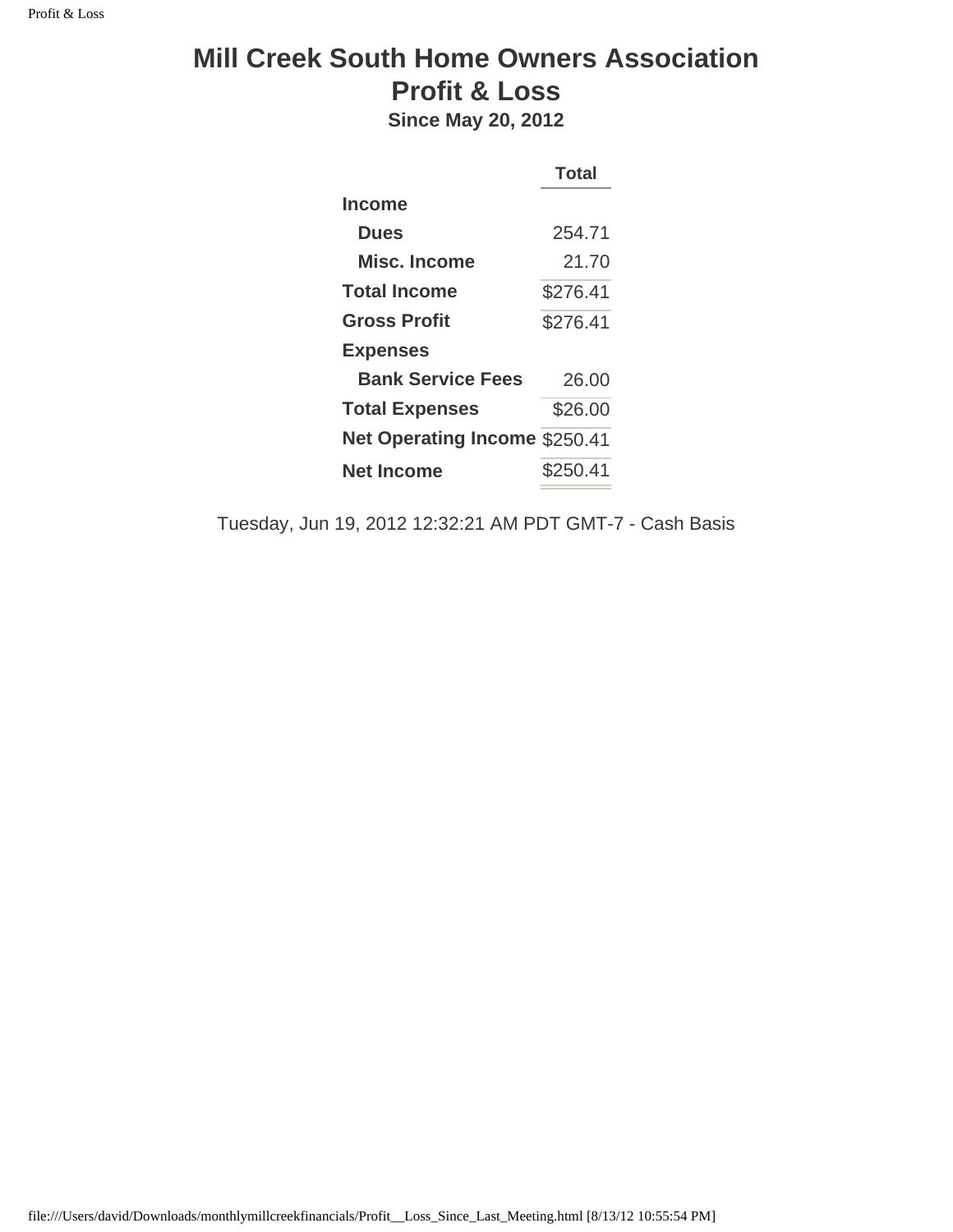## **Mill Creek South Home Owners Association Balance Sheet**

**As of June 19, 2012** 

|                                         | <b>Total</b> |
|-----------------------------------------|--------------|
| <b>ASSETS</b>                           |              |
| <b>Current Assets</b>                   |              |
| <b>Bank Accounts</b>                    |              |
| <b>BB&amp;T Basic Business Checking</b> | 20,269.19    |
| <b>Reserve Fund</b>                     | 35,108.18    |
| <b>Total Bank Accounts</b>              | \$55,377.37  |
| <b>Accounts Receivable</b>              |              |
| <b>Accounts Receivable</b>              | $-264.19$    |
| <b>Total Accounts Receivable</b>        | $$ -264.19$  |
| <b>Other Current Assets</b>             |              |
| <b>Undeposited Funds</b>                | 14,610.05    |
| <b>Total Other Current Assets</b>       | \$14,610.05  |
| <b>Total Current Assets</b>             | \$69,723.23  |
| <b>TOTAL ASSETS</b>                     | \$69,723.23  |
| <b>LIABILITIES AND EQUITY</b>           |              |
| <b>Liabilities</b>                      |              |
| <b>Total Liabilities</b>                |              |
| <b>Equity</b>                           |              |
| <b>Opening Bal Equity</b>               | 33,030.84    |
| <b>Retained Earnings</b>                | 10,265.14    |
| <b>Net Income</b>                       | 26,427.25    |
| <b>Total Equity</b>                     | \$69,723.23  |
| <b>TOTAL LIABILITIES AND EQUITY</b>     | \$69,723.23  |

Tuesday, Jun 19, 2012 12:32:18 AM PDT GMT-7 - Cash Basis